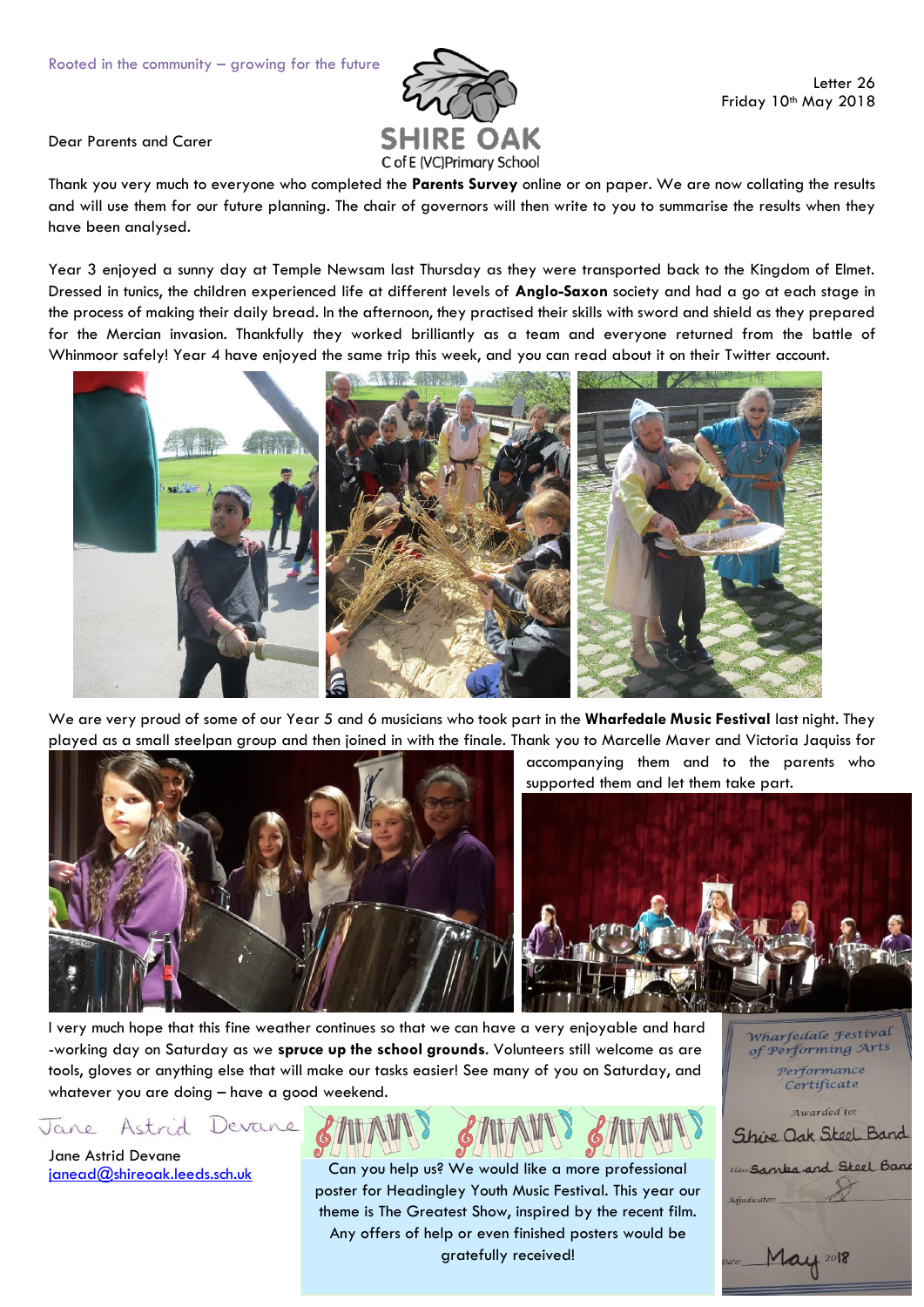## **DIARY DATES**

| Saturday 12 <sup>th</sup> May                                                                               | Spruce Up Shire Oak Groundforce work day. Please note change of date due to                                |
|-------------------------------------------------------------------------------------------------------------|------------------------------------------------------------------------------------------------------------|
|                                                                                                             | FA Cup and Royal Wedding street parties.                                                                   |
| Mon 14 <sup>th</sup> - Fri 18 <sup>th</sup> May                                                             | KS2 SATs week for Year 6.                                                                                  |
| Tuesday 15th May                                                                                            | Royal Wedding themed school lunch                                                                          |
| *<br>Monday 21st May                                                                                        | Y4 trip to Piano Fantasia at the Town Hall in the morning                                                  |
| Monday 21st May                                                                                             | Bun Sale run by Reception. (YR please bring in cakes, children can bring up to 50p)                        |
| Tuesday 22nd May                                                                                            | Year 1 class assembly, 9am in the hall. All welcome!                                                       |
| Tuesday 22nd May                                                                                            | Book Club trip to Leeds Book Awards TBC                                                                    |
| Friday 25 <sup>th</sup> May                                                                                 | Non - uniform day for items for summer fair at Headingley Youth Music Fesitival                            |
| Saturday 26 <sup>th</sup> - Sunday 3 <sup>rd</sup> June school closed for May half term holiday             |                                                                                                            |
| Wednesday 6 <sup>th</sup> June                                                                              | Class, team and group photo day                                                                            |
| Saturday 9 <sup>th</sup> June                                                                               | Headingley Youth Music Festival (including our summer fair) 12-4pm                                         |
| Mon 11 <sup>th</sup> - Fri 22 <sup>nd</sup> June<br>*                                                       | Geography Mapping Fortnight includes orienteering in Otley 11 <sup>th</sup> (Y5) and 18 <sup>th</sup> (Y6) |
| Tuesday 12 <sup>th</sup> June                                                                               | New Reception Parents meetings (morning and evening)                                                       |
| Wednesday 13 <sup>th</sup> June                                                                             | Reception class assembly, 9am in the hall. All welcome!                                                    |
| Thursday 14th June                                                                                          | Danish storytelling and music in conjunction with Headingley Music Festival (Y5)                           |
| Friday 15 <sup>th</sup> June                                                                                | Y5/6 carrying the flags at Leeds Rhinos v St Helens match in the evening                                   |
| Saturday 16 <sup>th</sup> June                                                                              | Headingley Open Gardens (TBC) when we will open our grounds to visitors                                    |
| Tuesday 19th June                                                                                           | Reception trip to Harewood House TBC                                                                       |
| Tuesday 19th June                                                                                           | Movie Night                                                                                                |
| Wednesday 20 <sup>th</sup> June                                                                             | TRAINING DAY school closed to children                                                                     |
| Friday 22nd June                                                                                            | Stay and Play in Reception, Year 1 and Year 2 at the start of the day.                                     |
| Tuesday 26th June                                                                                           | Temple Academy transition day (Y7 in 2018)                                                                 |
| Wed 26th & Thurs 28th June                                                                                  | Ralph Thoresby transition days (Y7 in 2018)                                                                |
| Thursday 28 <sup>th</sup> June                                                                              | Year 3 class assembly, 9am in the hall. All welcome!                                                       |
| $w/c$ 2 <sup>nd</sup> July                                                                                  | Carr Manor transition day this week, TBC (Y7 in 2018)                                                      |
| Wednesday 4 <sup>th</sup> July                                                                              | Transition day                                                                                             |
| Wed 4 <sup>th</sup> & Thu 5 <sup>th</sup> July                                                              | Lawnswood School transition days (Y7 in 2018)                                                              |
| Thursday 5 <sup>th</sup> July                                                                               | Allerton High transition day (Y7 in 2018)                                                                  |
| Monday 9 <sup>th</sup> July                                                                                 | Give out reports to parents this week.                                                                     |
| Tuesday 10th July                                                                                           | Abbey Grange transition day (Y7 in 2018)                                                                   |
| Wednesday 11 <sup>th</sup> July                                                                             | Music recital by children learning instruments. TBC.                                                       |
| Wednesday 11 <sup>th</sup> July                                                                             | Cardinal Heenan transition day (Y7 in 2018)                                                                |
| Thursday 12 <sup>th</sup> July                                                                              | Corpus Christi transition day (Y7 in 2018)                                                                 |
| Thursday 12 <sup>th</sup> July                                                                              | Leeds City Academy transition day (Y7 in 2018)                                                             |
| Thursday 12 <sup>th</sup> July                                                                              | Dress rehearsal (am)& evening performance for Y5/6 End of Year Production                                  |
| Mon 16 <sup>th</sup> - Fri 20 <sup>th</sup> July                                                            | Learning through Sport Week (including swimming gala)                                                      |
| Monday 16 <sup>th</sup> July                                                                                | Y3/4 Sports Day                                                                                            |
| Tuesday 17 <sup>th</sup> July                                                                               | Y5/6 Sports Day                                                                                            |
| Wednesday 18 <sup>th</sup> July                                                                             | Reception/Y1/Y2 Sports Day                                                                                 |
| Wed 18 <sup>th</sup> - Fri 20 <sup>th</sup> July                                                            | Bikeability training for Year 6. Start practising riding now so you are confident to                       |
|                                                                                                             | learn to go out on the roads with the tutors.                                                              |
| Friday 20 <sup>th</sup> July                                                                                | New to you/secondhand uniform sale after school                                                            |
| Tuesday 24 <sup>th</sup> July                                                                               | Leavers' Service, St Michael's Church                                                                      |
| Wednesday 25 <sup>th</sup> July                                                                             | Last day of term before the summer holiday                                                                 |
| * means added or changed since last newsletter TBC means this is yet to be confirmed and may have to change |                                                                                                            |

We take the safeguarding of children very seriously at our school and we appreciate your help with this. If you have any concerns or observations regarding **health and safety**, please contact Jane Astrid Devane, Marcelle Maver or Liz Craven.

If you have any concerns or questions regarding **child protection** issues, please speak to Jane Astrid Devane, Marcelle Maver or Jane Hinchliffe.

If you have questions about your **child's progress** or **how to help them** with the learning they find difficult please speak to your child's teacher or make an appointment to see them via the school office.

The governors are always interested in hearing the **views of parents**. If you would like to speak to a governor, then please email the chair, Julia Kelly [shireoakgovernors@gmail.com](mailto:shireoakgovernors@gmail.com) Julia is often on the playground, particularly at the start and end of the week, if you would like to talk to